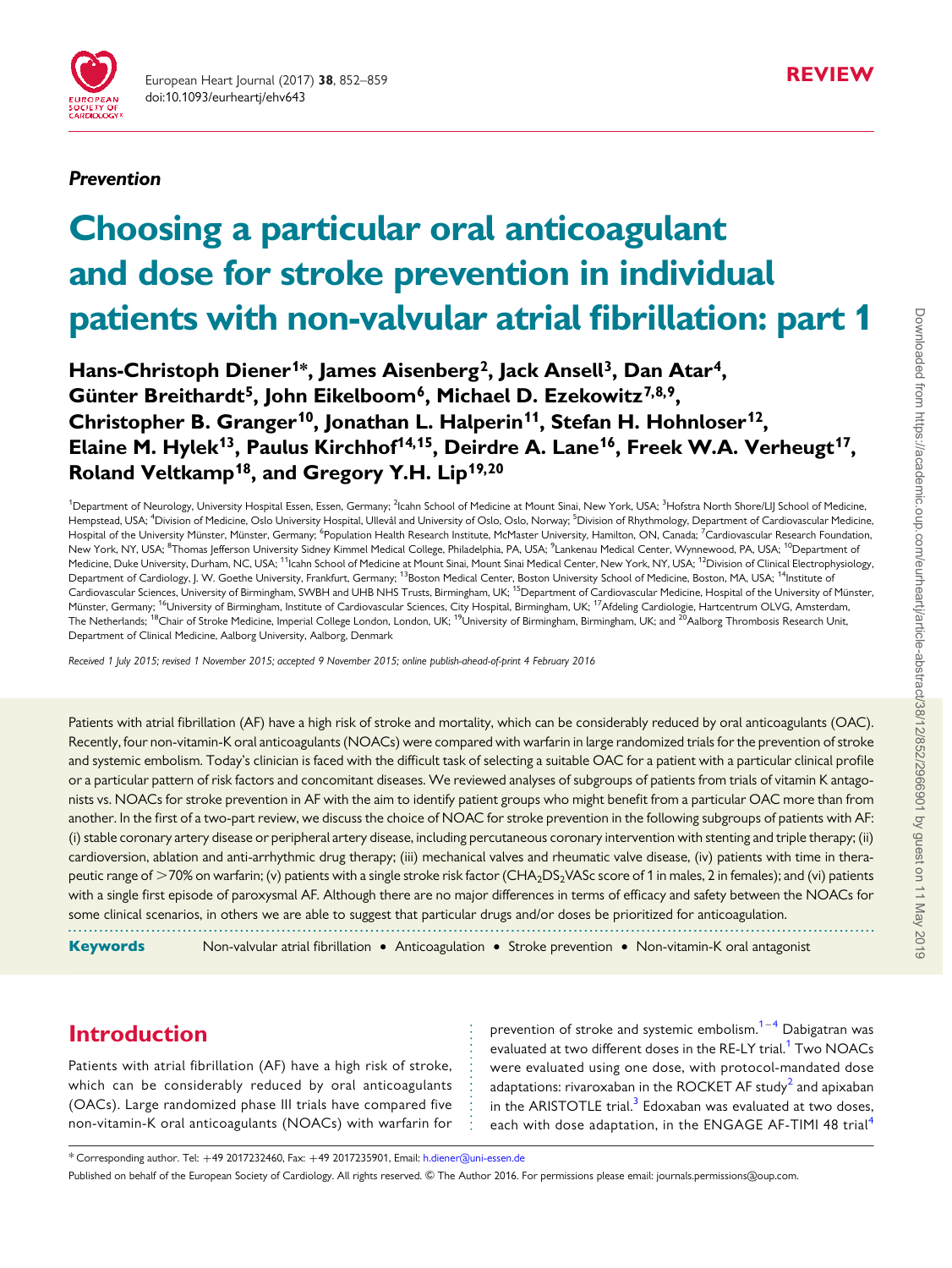(Table 1). Apixaban has also been compared with aspirin in pa-tients unable or unwilling to take a vitamin K antagonist (VKA).<sup>[5](#page-7-0)</sup> The first agent to be studied, ximelagatran, was taken off the market due to hepatic toxicity. $6-8$  $6-8$  $6-8$  No direct head-to-head comparisons have been reported for the four available NOACs, and it is therefore difficult for the practising physician to choose between different drugs and different doses.

In this two-part consensus document, we review the results of analyses for particular subgroups of patients from the five main trials and propose that the use of particular drugs or doses be prioritized for particular patients on the basis of these sub-analyses. In part 1, we discuss patients which are usually seen by cardiologists. This review does not compete with the European Heart Rhythm Association (EHRA) practical guide recommendations<sup>[9](#page-7-0)</sup> or other evidence-based clinical practice guidelines.

#### Table 1 Doses of the different NOACs in the four large comparative trials in AF patients

| <b>NOAC</b>                | Dose                                                                                                                             |
|----------------------------|----------------------------------------------------------------------------------------------------------------------------------|
| Dabigatran (RELY)          | 150 mg twice daily<br>110 mg twice daily                                                                                         |
| Rivaroxaban<br>(ROCKAT-AF) | 20 mg once daily, protocol-mandated dose<br>reduction to 15 mg                                                                   |
| Apixaban<br>(ARISTOTLE)    | 5 mg twice daily, protocol-mandated dose<br>reduction to 2.5 mg                                                                  |
| Fdoxaban<br>(ENGAGE-AF)    | 60 mg once daily, protocol-mandated dose<br>reduction to 30 mg<br>30 mg once daily, protocol-mandated dose<br>reduction to 15 mg |

Study acronyms in brackets.

## Patients with stable coronary artery disease

Up to 30% of patients with AF enrolled in the four main trials of NOACs had a clinical history of concomitant coronary artery disease  $(CAD)$ .<sup>[1](#page-7-0)-[4](#page-7-0)</sup> The combination of OACs and antiplatelet drugs exposes these patients to an increased risk of bleeding, which is substantial with a single antiplatelet agent and an OAC, but even more pronounced when dual antiplatelet therapy is used in combination with an OAC (i.e. triple therapy). One of the best examples of this principle was provided by the RE-LY trial, the only study to allow a combination of an OAC with dual antiplatelet therapy ( $\sim$ 270 patients in each arm received triple therapy). The addition of platelet inhibitors increased the rate of major bleeding events in both the NOAC and the VKA arms<sup>[10](#page-7-0)</sup> (Figure 1).

There is good evidence for the utility of chronic VKA therapy in patients with stable CAD, whereas NOACs have been less well investigated in such patients. Nevertheless, in pre-specified subgroup analyses reported in the primary publications from the four main NOAC trials, patients with both AF and CAD had very few acute coronary events across all study arms  $\left($  < 1.5%/year), including those randomized to warfarin who received VKA monotherapy, and patients in the NOAC arms who received NOAC monotherapy. Clearly, this finding, based on subgroup analyses, represents relatively weak evidence, and more definite conclusions about the optimal drug choice for patients with stable CAD would require prospective trials adequately powered with respect to this particular population.

There is no clear preference for any of the currently available NOACs over VKA for patients with both AF and CAD. A joint European consensus document endorsed by the Heart Rhythm Society and Asia-Pacific Heart Rhythm Society refutes the concern that da-bigatran may increase the risk of acute myocardial infarction.<sup>[11](#page-7-0)</sup>



Figure I Post hoc analysis from the RE-LY trial: Dabigatran (low dose: grey bars; high dose: blue bars) and warfarin (red bars) have been analysed with regard to the occurrence of major-bleeding complications, stratified according to single OAC administration (light colour), combination therapy with one antiplatelet agent (middle-intensity colour), and together with dual antiplatelet therapy (high-intensity colour). Adapted from Dans et al.<sup>[10](#page-7-0)</sup>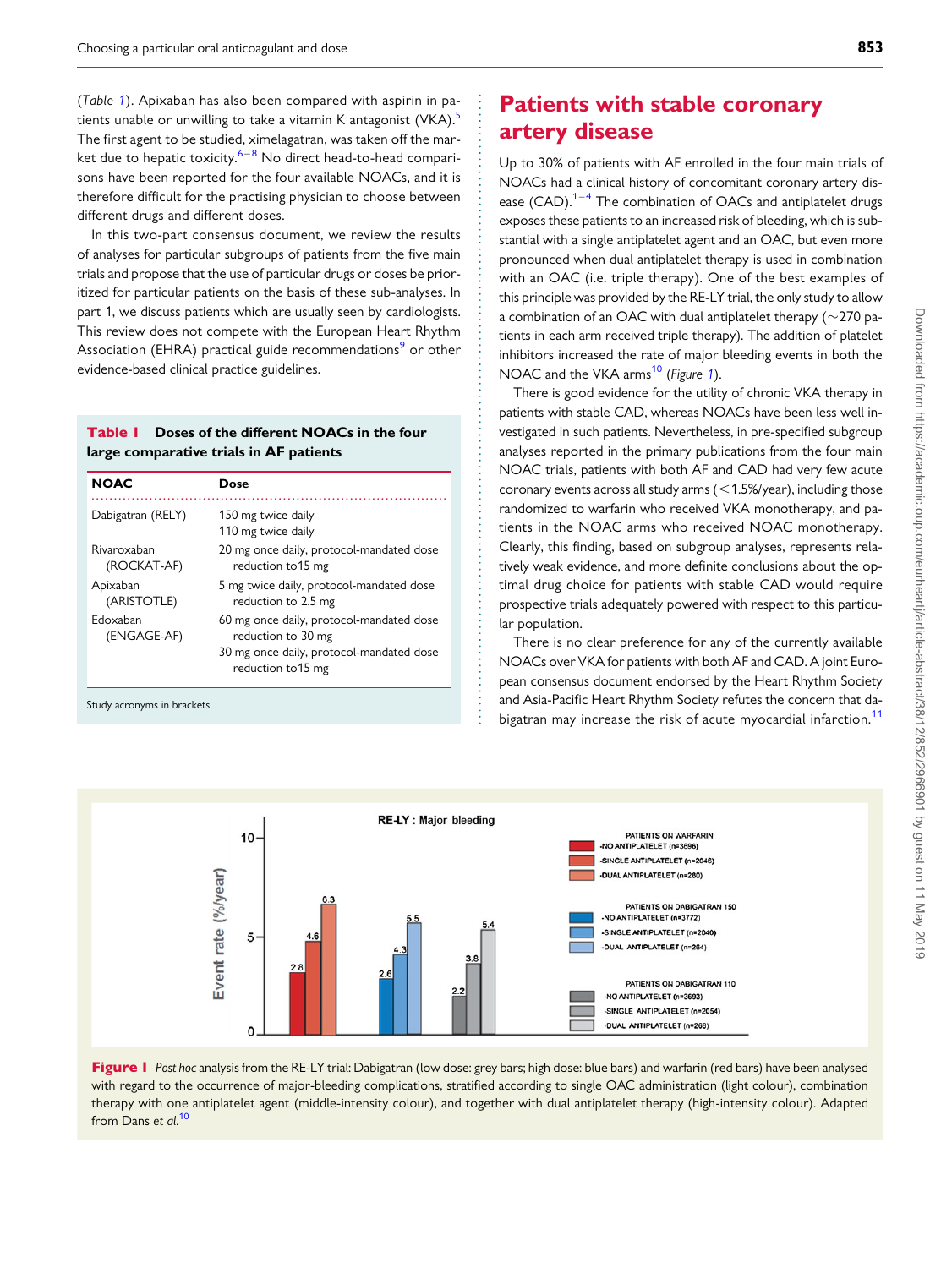Moreover, the large FDA Medicare analysis found no evidence of an increased risk of myocardial infarction in patients taking dabigatran compared with warfarin.<sup>12</sup>

Based on our interpretation of available data, we suggest

| First choice  | Monotherapy with an NOAC is preferable for patients<br>with AF and stable CAD. This suggestion is<br>applicable to all NOACs                  |
|---------------|-----------------------------------------------------------------------------------------------------------------------------------------------|
| Second choice | In selected patients, addition of aspirin is still indicated<br>in the long-term, based on individual risk assessment<br>and coronary anatomy |
| Comment       | In the absence of direct comparative studies, no<br>particular NOAC can be favoured over another                                              |

### Patients with stable peripheral artery disease

Only limited data are available on the use of NOACs as antithrombotic therapy in patients with peripheral artery disease (PAD). Patients with PAD in ROCKET AF (5.9%) did not have a significantly higher risk of stroke or systemic embolism than did patients without PAD, and outcomes in patients treated with rivaroxaban and warfarin paralleled those in the trial as a whole. There was a significant interaction for major or non-major clinically relevant bleeding in patients with PAD treated with rivaroxaban compared with warfarin (hazard ratio, HR: 1.40, 95% confidence interval, CI: 1.06 – 1.86) and those without PAD (HR: 1.03, 95% CI: 0.95 – 1.11; interaction  $P = 0.037$ ).<sup>[13](#page-8-0)</sup> Randomized trials of edoxaban and rivaroxaban in pa-tients with PAD are currently underway.<sup>[14](#page-8-0)</sup>

Based on our interpretation of available data we suggest:

First choice Until new evidence emerges, drug choice for antithrombotic therapy in patients with AF and PAD is the same as in those with AF and stable CAD

#### Patients undergoing percutaneous coronary intervention and stenting

Patients with AF and an acute coronary syndrome or stable CAD may require percutaneous coronary intervention with stenting. In these patients, the need for OAC treatment to prevent stroke and for dual antiplatelet therapy to prevent stent thrombosis must be balanced against the increased risk of bleeding (particularly intracranial haemorrhage) with dual or triple antithrombotic therapy.

The use of VKAs in this setting has been the subject of observational studies and one completed randomized trial, $15$  and is currently under investigation in comparison with NOACs in additional trials. All phase III trials of NOACs allowed the concomitant use of aspirin (≤100 mg/day) for patients undergoing percutaneous coronary interventions, but only the RE-LY trial included a substantial number of patients on concomitant clopidogrel with or without aspirin.<sup>[10](#page-7-0)</sup> Ongoing trials will provide additional data for NOACs or warfarin in combination with aspirin and/or P2Y12 inhibitors (clopidogrel, prasugrel, or ticagrelor) (REDUAL-PCI for dabigatran NCT02164864,

PIONEER-AF-PCI for rivaroxaban NCT01830543, AUGUSTUS for apixaban NCT02415400).

Management of these patients was recently addressed in the joint European consensus document.<sup>[11](#page-7-0)</sup> The document suggested a period of triple therapy (OAC plus aspirin plus clopidogrel), followed by a period of dual therapy (OAC plus single antiplatelet agent, preferably clopidogrel). Once the patient is stable, after 1 year, an OAC alone can be given. When an OAC is prescribed, this can be either controlled VKA therapy [time in therapeutic range (TTR) of  $>70\%$ ; preferred international normalized ratio (INR) range 2.0-2.5] or an NOAC. When an NOAC is combined with dual antiplatelet therapy, the lower dose tested for stroke prevention in AF is recommended.

Based on our interpretation of available data we suggest:

| First choice | In patients with percutaneous coronary intervention after<br>stenting receiving triple therapy, well-controlled VKA<br>$(TTR > 70\%$ , preferred INR range 2.0-2.5) or an<br>NOAC may be chosen<br>When an NOAC is used in combination with dual<br>antiplatelet therapy, the lower tested and licensed<br>dose for stroke prevention in AF is preferred:<br>dabigatran 110 mg twice daily, rivaroxaban 15 mg once<br>daily, apixaban 2.5 mg twice daily, or edoxaban 30 mg<br>once daily |
|--------------|-------------------------------------------------------------------------------------------------------------------------------------------------------------------------------------------------------------------------------------------------------------------------------------------------------------------------------------------------------------------------------------------------------------------------------------------------------------------------------------------|
| Comment      | There is no preference for one NOAC over another.<br>Published evidence on the combination of dual<br>antiplatelet therapy and an NOAC is currently<br>available only for dabigatran from the RE-LY trial                                                                                                                                                                                                                                                                                 |

#### Patients undergoing cardioversion

Cardioversion, whether electrical or pharmacological, is associated with a 5–7% risk of clinical thromboembolic events within the first month when patients with AF are not adequately anticoagulated. The risk in adequately anticoagulated patients on VKAs is  $\sim$  1%.<sup>[16](#page-8-0)–[18](#page-8-0)</sup> A small, prospective observational study demonstrated that VKAs are important both before and after cardioversion.<sup>[19](#page-8-0)</sup> Retrospective analyses of the phase III trials of NOACs (RE-LY, ROCKET AF, and ARISTOTLE) found no difference in safety or efficacy between the NOACs and VKA therapy in patients with AF undergoing cardioversion. $20 - 22$  $20 - 22$  $20 - 22$ 

In the RE-LY trial ( $n = 18 113$ ), 1983 cardioversions were performed in 1270 patients. In the intention-to-treat population at 30 days, stroke and systemic embolism rates were low (0.3–0.8%) and major bleeding rates showed no statistical differences between dabigatran and warfarin.<sup>20</sup>

In the ARISTOTLE trial ( $n = 18201$ ), 743 cardioversions were performed in 540 patients (265 patients on apixaban and 275 on warfarin). At 30 days, no stroke or systemic embolism events were reported in either group. One patient in each group developed major bleeding.<sup>10</sup>

The ROCKET AF investigators excluded patients when cardioversion was planned. Among the 14 264 enrolled patients, 143 underwent 181 electrical cardioversions and 142 underwent 194 pharmacological cardioversions on study medication.<sup>[22](#page-8-0)</sup> In the longterm on-treatment analysis, there were no significant differences between treatment groups in the incidence of stroke or systemic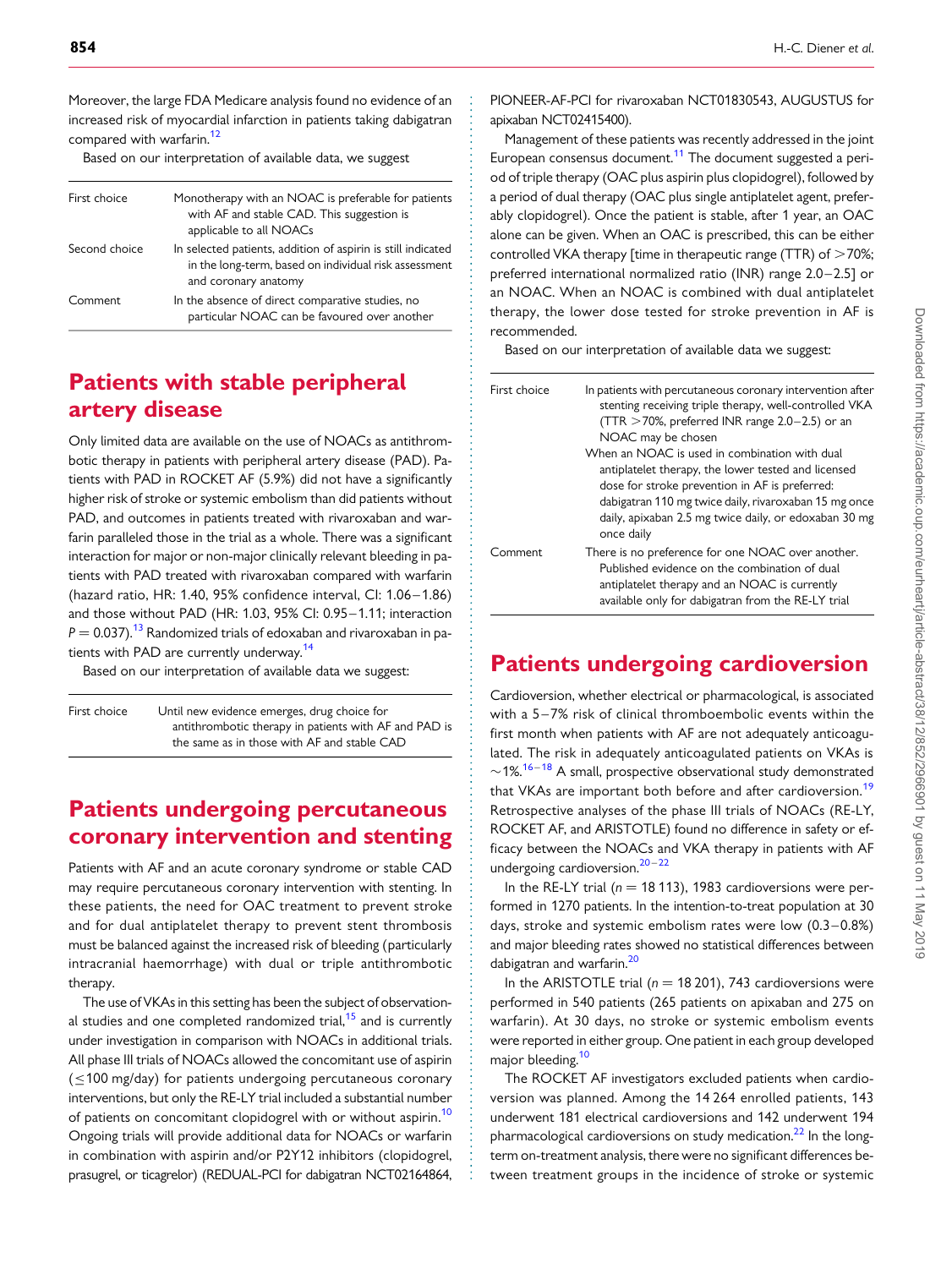embolism or hospitalization. The incidence of major bleeding or non-major clinically relevant bleeding was increased in rivaroxabantreated patients (HR 1.51; 95% CI 1.12-2.05;  $P = 0.0072$ ).

The trials cannot be directly compared because of differences in methodology and study populations. Although none of these trial subgroups was adequately powered for outcomes, collectively the data suggest that the NOACs are comparable with warfarin in terms of safety and efficacy in patients with AF undergoing cardioversion, and may offer a suitable alternative to warfarin in this setting.

The exploratory X-VeRT trial specifically investigated the use of rivaroxaban in 1504 patients undergoing cardioversion.<sup>[23](#page-8-0)</sup> The primary efficacy outcome (composite of stroke, transient ischaemic attack, peripheral embolism, myocardial infarction, and cardiovascular death) occurred in two patients (0.51%) on rivaroxaban and five patients (1.02%) on warfarin. Major bleeding occurred in 0.6% of patients on rivaroxaban and 0.8% on warfarin. Rivaroxaban was associated with a significantly shorter time to cardioversion (mean 25 days) compared with VKAs (3[4](#page-7-0) days) ( $P < 0.001$ ).<sup>4</sup> The results suggest that rivaroxaban is a safe and effective alternative to VKAs, providing a practical advantage by facilitating earlier cardioversion.<sup>[19](#page-8-0)</sup>

Ongoing trials (EMANATE [NCT02100228] and ENSURE [NCT02072434]) will provide additional information about the safety of cardioversion in patients taking NOACs, with a focus on anticoagulant-naïve patients and/or patients in need of rapid cardioversion.

Based on our interpretation of available data we suggest:

| First choice | VKAs remain the standard of care in patients with AF<br>undergoing cardioversion<br>The available data suggest that the NOACs are safe and<br>effective alternatives, with practical advantages such as<br>shortening the time to cardioversion |
|--------------|-------------------------------------------------------------------------------------------------------------------------------------------------------------------------------------------------------------------------------------------------|
| Comment      | Post hoc analyses suggest no apparent differences in safety<br>and efficacy between apixaban, dabigatran, and<br>rivaroxaban                                                                                                                    |

### Patients undergoing catheter ablation

Catheter ablation is an established treatment modality for patients with AF, particularly those with symptomatic paroxysmal AF. Thromboembolic events are among the most serious procedurerelated complications, with an incidence between 1 and  $5\%^{24-28}$  $5\%^{24-28}$  $5\%^{24-28}$  $5\%^{24-28}$  $5\%^{24-28}$ Silent brain lesions detected by magnetic resonance imaging are common after AF ablation (10–15% of patients), $^{29}$  but their clinical relevance and implications for long-term cognitive decline are uncertain.<sup>[30](#page-8-0)</sup> Since it is unclear whether these lesions are due to thrombi or other blood material denatured by heating,  $31$ it remains uncertain whether these lesions can be avoided by careful anticoagulation. There is consensus favouring anticoagulation during the ablation procedure with unfractionated heparin, targeting an activated clotting time of 300 s. Nonrandomized studies have found lower thromboembolic risk when ablation is performed without discontinuing warfarin compared with warfarin discontinuation.<sup>[28](#page-8-0)</sup> A trial in which 1584 patients were randomized to continuous vs. interrupted warfarin found only 2 strokes in the group continuing with warfarin compared with 29 strokes and 10 transient ischaemic attacks in the discontinuation group ( $P < 0.001$ ).<sup>[32](#page-8-0)</sup> Accordingly, uninterrupted warfarin administration at the time of AF ablation is preferred at many institutions, as reflected in the 2012 updated European Soci-ety of Cardiology (ESC) guidelines.<sup>[33](#page-8-0)</sup>

Early experience with two NOACs (dabigatran and rivaroxaban) in conjunction with AF ablation has been reported from observational studies and case series. $34,35$  $34,35$  $34,35$  A number of observational studies compared the safety and efficacy of dabigatran vs. VKAs for AF ablation. A meta-analysis of 10 mostly single-centre retrospective studies found significant heterogeneity, including different regimens of NOAC interruption before and after ablation.<sup>[36](#page-8-0)</sup> Among 3648 patients, 2241 received warfarin and 1407 dabigatran. There were only 12 thromboembolic events, 3 during warfarin treatment and 9 during dabigatran therapy (odds ratio 2.38; 95% CI 0.82–6.85). The rate of major bleeding was similar for warfarin and dabigatran (odds ratio 1.05; 95% CI 0.62–1.80). Rates of minor bleeding events were also similar between the two treatment groups. The conclusion was that dabigatran is similar to warfarin in terms of safety and efficacy when used for peri-procedural anticoagulation in patients undergoing AF ablation.

Experience with rivaroxaban in conjunction with AF ablation is similarly limited to a few observational studies comparing rivaroxaban with warfarin.[22](#page-8-0),[37,38](#page-8-0) The largest observational prospective registry enrolled 642 patients treated with either uninterrupted warfarin ( $n = 321$ ) or uninterrupted rivaroxaban ( $n = 321$ ).<sup>[38](#page-8-0)</sup> There were no differences between the rivaroxaban and warfarin groups in the incidence of major bleeding complications [5 (1.6%) for rivaroxaban vs. 7 for warfarin (1.9%);  $P = 0.772$ ], minor bleeding  $[16 (5.0%)$  vs. 19 (5.9%);  $P = 0.602$ , or thromboembolism [1 (0.3%) vs. 1 (0.3%);  $P = 1.0$ ] in the first 30 days after the procedure. The authors concluded that rivaroxaban may be a safe and effective alternative to warfarin in patients undergoing AF ablation. Several observational studies have also reported low bleeding and stroke rates in patients undergoing ablation on uninterrupted apixaban. [39](#page-8-0)-[41](#page-8-0)

The procedure-specific risks of stroke, silent stroke, and bleeding emphasize the importance of acquiring data from randomized trials comparing NOAC therapy and VKAs in patients undergoing AF ablation. In a randomized trial with rivaroxaban (VENTURE-AF), 248 patients scheduled for ablation were randomly assigned to uninterrupted therapy with warfarin or rivaroxaban. $42$  The incidence of thromboembolic and major bleedings events was low in both treatment arms (one patient in each).

Ongoing trials [AXAFA with apixaban (NCT02227550) and RE-CIRCUIT (NCT02348723) with dabigatran] will provide prospectively collected data on outcomes, including silent ischaemic brain lesions in patients undergoing AF ablation on uninterrupted NOAC therapy compared with uninterrupted warfarin. These trials are exploratory for outcomes such as stroke because of the low event rates, but they should shed some light on major bleeding rates and possibly provide information about the effect of NOAC therapy on silent strokes in patients undergoing AF ablation.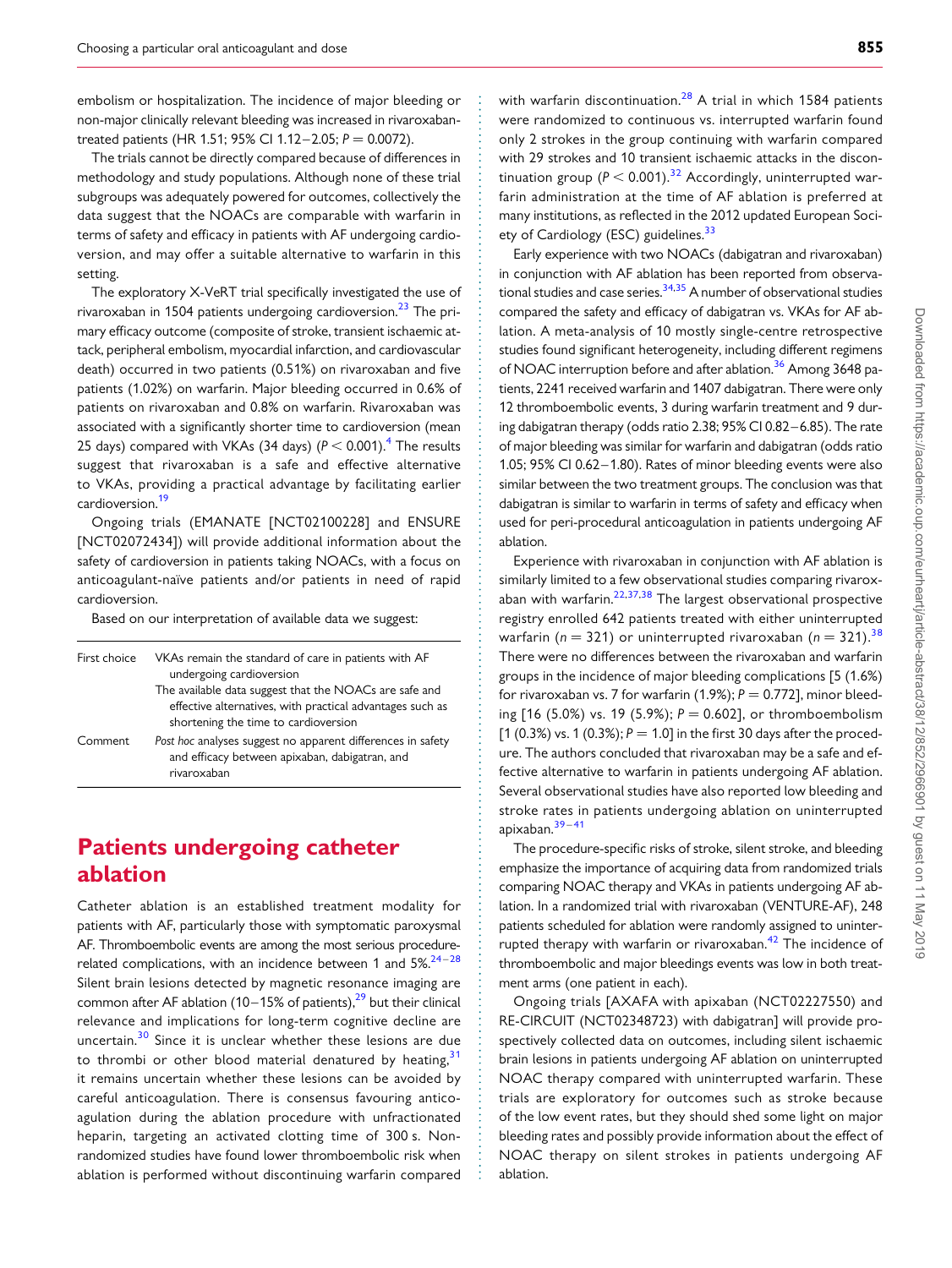Based on our interpretation of available data we suggest:

| First choice  | In patients undergoing AF ablation, the OAC of choice is<br>uninterrupted warfarin                  |
|---------------|-----------------------------------------------------------------------------------------------------|
| Second choice | Uninterrupted dabigatran, apixaban, or rivaroxaban.                                                 |
| Third choice  | Interrupted warfarin with bridging                                                                  |
| Comment       | Data on the efficacy and safety of edoxaban in patients<br>undergoing AF ablation are not available |

## Patients with valvular heart disease and mechanical prosthetic heart valves

Although the use of transcatheter aortic valve implantation is increasing, surgical valve replacement with either bioprosthetic or mechanical valves is the more common approach, with mechanical prostheses having the advantage of durability but the disadvantages of thrombogenicity and need for life-long anticoagulation. An alternative to VKAs is needed and there was the hope that NOACs might fill the role, but the RE-ALIGN trial found even high-dose dabigatran neither safe nor effective.<sup>[43](#page-9-0)</sup> In that trial, 252 patients with recent or remote valve replacement were randomly assigned to a VKA (guideline-directed INR target range) or to dabigatran adjusted to a trough plasma level of  $>50$  ng/mL. The trial was stopped early due to excess stroke (nine patients in the dabigatran group and none in the warfarin group) and major bleeding (seven patients in the dabigatran vs. two in the warfarin group). There was also excess valve thrombosis with dabigatran. This small study, although not definitive, suggests that dabigatran is not effective and that NOACs should not be selected for patients with mechanical prosthetic valves.

The term 'non-valvular AF' was developed to define patient eligibility for enrolment in the historical warfarin trials, excluding individuals with rheumatic mitral stenosis and AF, which was associated with a high risk of stroke. Since these patients were not included in the trials that established the non-inferiority boundaries, they were excluded from the NOAC trials and therefore from the labelling indications for NOAC use. We have little or no data on the efficacy of NOACs in this population, and patients with mitral stenosis should not be treated with NOACs, although the threshold of severity warranting this prohibition has not been established.

Other types of valvular heart disease (VHD), such as mitral or tricuspid insufficiency and aortic stenosis or insufficiency, occur com-monly in patients with AF. In the ROCKET AF trial,<sup>[43](#page-9-0)</sup> 14% of enrolled patients had clinically significant VHD, as did 26% in ARIS-TOTLE.[44](#page-9-0),[45](#page-9-0) In each of these trials, the treatment effect of the NOAC compared with warfarin was similar in patients with and without VHD, but rivaroxaban was associated with a higher risk of bleeding than warfarin in patients with VHD.<sup>[44](#page-9-0)</sup> In ARISTOTLE apixaban was associated with fewer bleeding complications in pa-tients with and without VHD.<sup>45</sup> Patients in the ROCKET-AF<sup>[44](#page-9-0)</sup> and ARISTOTLE $45$  trials with VHD differed with regard to age, stroke risks, and history of previous stroke or systemic embolism. Thus, NOACs may be prescribed for patients with VHD other than mitral stenosis or mechanical valve prostheses. A few hundred patients with bioprosthetic valves were included in the ARISTOTLE and

ENGAGE AF trials, but the results in these subgroups have not been reported. It may be reasonable to treat patients who have bioprosthetic valves with NOACs unless intracardiac thrombus or other features placing the patient at an unusually high risk of thromboembolism or bleeding are present.

Based on our interpretation of available data we suggest:

| First choice<br>severe (rheumatic) mitral stenosis<br>Comment<br>In the absence of data on the use of NOACs in this<br>population, dabigatran, rivaroxaban, apixaban, and<br>edoxaban should not be used<br>First choice<br>In patients with AF and other valve abnormalities<br>Second choice<br>Dabigatran and edoxaban |              |                                                                                                                      |
|---------------------------------------------------------------------------------------------------------------------------------------------------------------------------------------------------------------------------------------------------------------------------------------------------------------------------|--------------|----------------------------------------------------------------------------------------------------------------------|
|                                                                                                                                                                                                                                                                                                                           |              | VKAs should be used for anticoagulation in patients with AF<br>and mechanical prosthetic heart valves or moderate or |
|                                                                                                                                                                                                                                                                                                                           |              |                                                                                                                      |
|                                                                                                                                                                                                                                                                                                                           |              |                                                                                                                      |
|                                                                                                                                                                                                                                                                                                                           |              | (including mitral, aortic, or tricuspid insufficiency and<br>aortic stenosis), apixaban and rivaroxaban may be used  |
|                                                                                                                                                                                                                                                                                                                           |              |                                                                                                                      |
|                                                                                                                                                                                                                                                                                                                           | Third choice | <b>VKAs</b>                                                                                                          |

# Patients with time in therapeutic range of >70% on warfarin

Patients with well-controlled anticoagulation intensity on VKA therapy (TTR  $>70\%$ ) have a low risk of thromboembolism and bleed-ing.<sup>[46](#page-9-0)-[48](#page-9-0)</sup> An average TTR of  $>70\%$  for individual patients is recommended in a position statement from the ESC Working Group on Thrombosis Anticoagulation Task Force.<sup>[49](#page-9-0)</sup> Where TTR using the linear interpolation method of Rosendaal is not always available, other measures of quality of anticoagulation control, such as proportion of time in therapeutic INR range, may be used. In the randomized trials, the effect size of NOAC compared with warfarin for stroke and bleeding was maintained irrespective of centre-based TTR quartile, and the clear relative risk reduction of NOACs for intracranial haemorrhage compared with VKA persisted, although the difference in absolute rates was small. A high TTR can also easily be altered by acute events, such as infection (requiring antibiotics), hospitalization, decompensated heart failure, and deterioration of renal or hepatic function.

A meta-analysis of the NOAC trials found a greater reduction in major bleeding with the NOACs when centre-based TTR was <66% than when it was ≥66% (relative risk 0.69, 95% CI 0.59 – 0.81 vs. 0.93, 0.76–1.13; interaction  $P = 0.022$ ).<sup>[34](#page-8-0)</sup> In a longitudinal follow-up of AF patients on a VKA with initial baseline TTR of 100%, the SAMe-TT<sub>2</sub>R<sub>2</sub> score [Sex, Age  $<$  60 years, Medical history (at least two of the following: hypertension, diabetes, CAD/myocardial infarction, PAD, heart failure, previous stroke, pulmonary disease, hepatic, or renal disease), Treatment (interacting drugs, e.g. amiodarone for rhythm control), current Tobacco use (two points), Race (non-Caucasian, two points)] identified anticoagulated AF patients who were likely to remain event free on VKA therapy (SAMe-TT<sub>2</sub>R<sub>2</sub> score 0-2, with TTR  $>70\%$ ).<sup>[50](#page-9-0)-[52](#page-9-0)</sup> This difference is attributable to adverse events such as thromboembolism and bleeding when the TTR is low or labile.<sup>[51](#page-9-0)</sup> The SAMe-TT<sub>2</sub>R<sub>2</sub> score may help to guide the selection of an NOAC or VKA treatment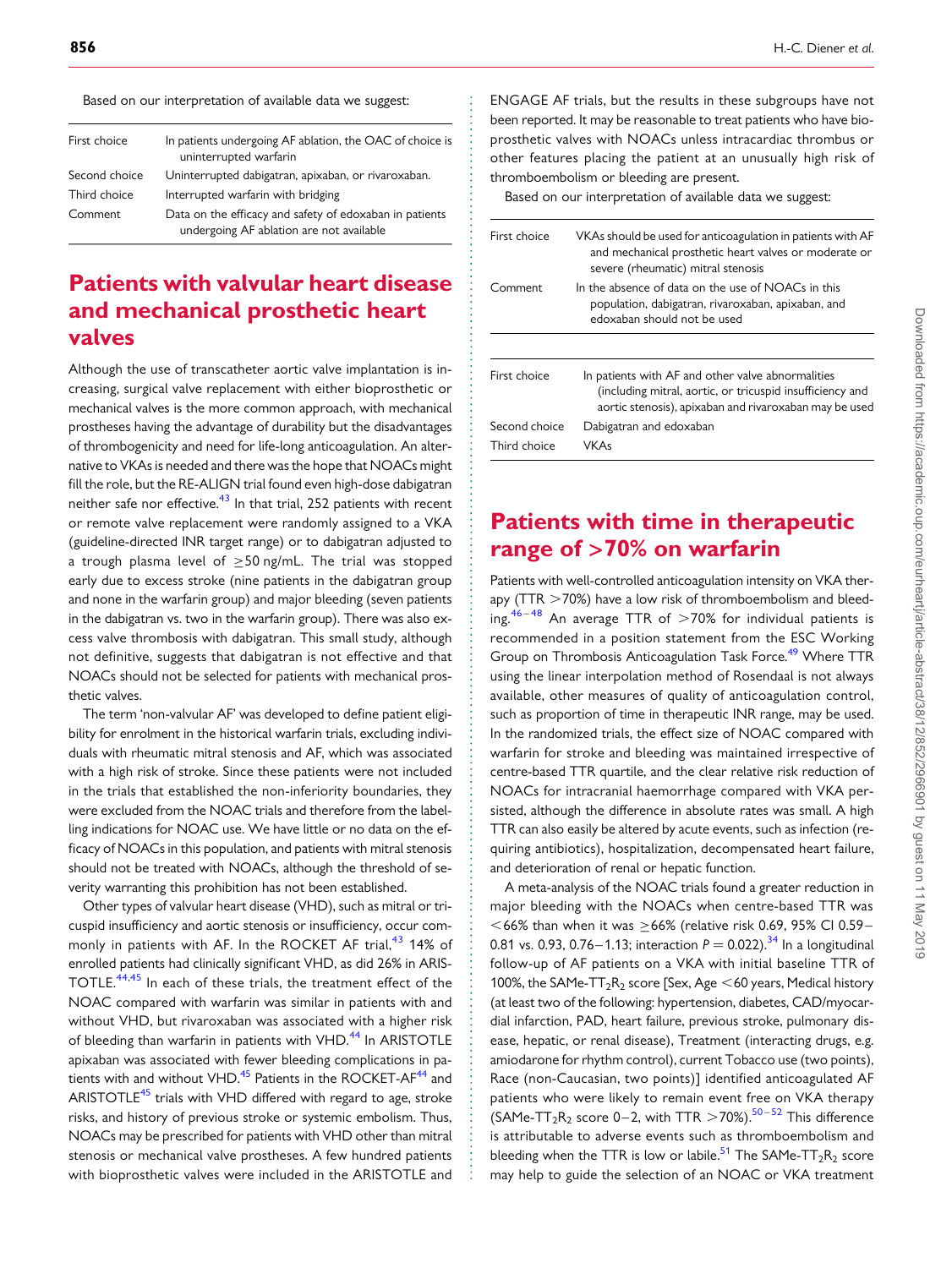without a trial of warfarin that could expose patients to an increased risk of thromboembolism or intracranial haemorrhage.

Ultimately, patient values and preferences should be considered, $53$  particularly for patients with TTR of  $>70\%$  for whom routine anticoagulation INR monitoring is challenging, self-monitoring is unsuitable, or adherence to the dietary, drug, or alcohol restrictions required for safe VKA use is difficult. Substitution of an NOAC may be appropriate for such patients but, as always, associated comorbidities should be considered in choosing one NOAC over another.

Based on our interpretation of available data we suggest:

| First choice  | In patients with AF and TTR $>70\%$ on warfarin, it is<br>reasonable to continue with VKA treatment, with<br>careful monitoring to ensure that TTR remains $>70\%$                                                                                                                                                                                                                                                                 |
|---------------|------------------------------------------------------------------------------------------------------------------------------------------------------------------------------------------------------------------------------------------------------------------------------------------------------------------------------------------------------------------------------------------------------------------------------------|
| Second choice | Substitution of VKA therapy with an NOAC may be<br>considered in relation to the following:<br>• previous complications (major bleeding event,<br>ischaemic stroke) on VKA therapy<br>• the SAMe-TT <sub>2</sub> R <sub>2</sub> score (those with a score $>$ 2 are less<br>likely to fare well on VKA therapy over the long term,<br>and may be considered for NOAC therapy)<br>• the patient's individual values and preferences |
| Comment       | The selection of an NOAC agent and dose should be<br>based on specific patient characteristics. There is no<br>preference for one NOAC over another.                                                                                                                                                                                                                                                                               |

# One stroke risk factor  $(CHA<sub>2</sub>DS<sub>2</sub>VASc score of 1 in males)$ or 2 in females)

Patients with a single additional stroke risk factor have an increased risk of AF-related stroke. The stroke risk is lower than in patients with multiple vascular risk factors.<sup>[54,55](#page-9-0)</sup> Reported ischaemic stroke and thromboembolism rates vary widely, but in some studies the annual risk was  $0.5 - 3.0\%$ .<sup>[56](#page-9-0),[57](#page-9-0)</sup> Different individual single stroke risk factors occurring in isolation to yield a CHA<sub>2</sub>DS<sub>2</sub>-VASc [Congestive heart failure (or left ventricular systolic dysfunction), Hypertension, Age ≥75 years (2 points), Diabetes mellitus, prior Stroke or TIA or thromboembolism (2 points), Vascular disease (e.g. PAD, myocardial infarction, and aortic plaque), Age 65 – 74 years, Sex category (i.e. female sex)] score of 1 in males and 2 in females are not associated with equal stroke risk: the highest risk is associated with hypertension and age  $65 - 74$  years followed by diabetes.<sup>[44](#page-9-0),[58](#page-9-0)</sup>

Women with a  $CHA<sub>2</sub>DS<sub>2</sub>$ -VASc score of 1 (or 0 for males) are at low risk, and no antithrombotic therapy is recommended.<sup>[59](#page-9-0)</sup> Anticoagulation should be considered for patients with AF and one or more additional stroke risk factors (i.e. men with a  $CHA<sub>2</sub>DS<sub>2</sub>$ -VASc score of  $\geq$  1 or women with a score of  $\geq$  2) considering patient pref-erence and further patient characteristics.<sup>[60](#page-9-0),[61](#page-9-0)</sup> Analyses of net clinical benefit (NCB) incorporating stroke, mortality, and bleeding support this approach, with a positive NCB for OAC vs. aspirin, or OAC vs. no treatment, even when only one stroke risk factor is present, while the NCB of aspirin vs. no treatment for this patient group is neutral or negative.<sup>[55](#page-9-0),[58](#page-9-0),[59,62,63](#page-9-0)</sup>

The choice of anticoagulant in this situation cannot be generalized, but several considerations can be delineated. There are no

specific randomized trials with NOACs only in patients with a single stroke risk factor, given that absolute event rates would be low.

Subgroup analyses show similar effect sizes for safety and efficacy in patients with only one stroke risk factor for dabigatran and apixaban, whereas the absolute stroke and bleeding risk is relatively low (although above the suggested 1% ischaemic stoke rate treatment threshold for NOACs).  $64 - 66$  $64 - 66$  $64 - 66$  There are data for dabigatran and apixaban in the randomized trials in patients with a single stroke risk factor, whereas trials investigating rivaroxaban and edoxaban mainly recruited patients with two or more stroke risk factors. In the ROCKET AF trial, the proportion of enrolled patients with  $CHADS<sub>2</sub>$  scores of 2 was capped at 10%.

The data from the small randomized clinical trial subgroups are complemented by real world observational data for using NOACs in such patients.<sup>[67,68](#page-9-0)</sup> The largest 'real world' dataset comes from Seeger et al., where 7327 patients with a CHA<sub>2</sub>DS<sub>2</sub>-VASc score of 1 treated with dabigatran or warfarin were compared in a propensity-matched analysis, where no heterogeneity was seen in efficacy and safety compared with those with CHA<sub>2</sub>DS<sub>2</sub>-VASc  $\geq$  2.<sup>[67](#page-9-0)</sup>

Putting these data into context with the VKA data described earlier with a positive NCB for OAC treatment even with a single stroke risk factor, we suggest that OAC should be considered in patients with a single stroke risk factor taking patients values and preferences into consideration, notwithstanding the lack of large randomized trial subgroup data.

Based on our interpretation of available data we suggest:

First choice In men or women with AF and an additional stroke risk factor other than sex (i.e.  $CHA<sub>2</sub>DS<sub>2</sub> VASc$  score of 1 in men or 2 in women), OAC should be considered, based on limited clinical trial data dabigatran (150 mg twice daily is preferred) or apixaban may be considered

### Patients with a single-documented episode of atrial fibrillation

Diagnosis of AF requires electrocardiographic (ECG) documentation. Only an ECG allows differentiation between AF and other supraventricular arrhythmias, and correct interpretation of the ECG should precede initiation of OAC therapy. The natural history of AF is progressive, although patients may be free of AF for prolonged periods (even years). Hence, patients with a first-documented episode should be considered at sufficient risk of stroke to warrant assessment of the need for anticoagulation. Stroke risk was similar in patients with paroxysmal, persistent, and permanent forms of AF in the ACTIVE trial<sup>[69](#page-9-0)</sup> and in a prospective cohort of stroke patients,<sup>[70](#page-9-0)</sup> while a slightly lower risk has been reported for patients with paroxysmal AF in a sub-analysis of the combined AVERROES and AC-TIVE datasets.<sup>[71](#page-9-0)</sup> In the ROCKET AF trial, the mortality rate was slightly lower in patients with paroxysmal than with persistent or permanent AF.<sup>[72](#page-9-0)</sup> The burden of AF (minutes or hours per month) seems to be related to the risk of thromboembolism, whereas there is a weaker association between the timing of AF episodes and stroke. Some data suggest that the risk of ischaemic stroke is elevated in patients with atrial tachyarrhythmias identified by pace-makers or other implanted arrhythmia devices.<sup>[73](#page-9-0),[74](#page-9-0)</sup> Such patients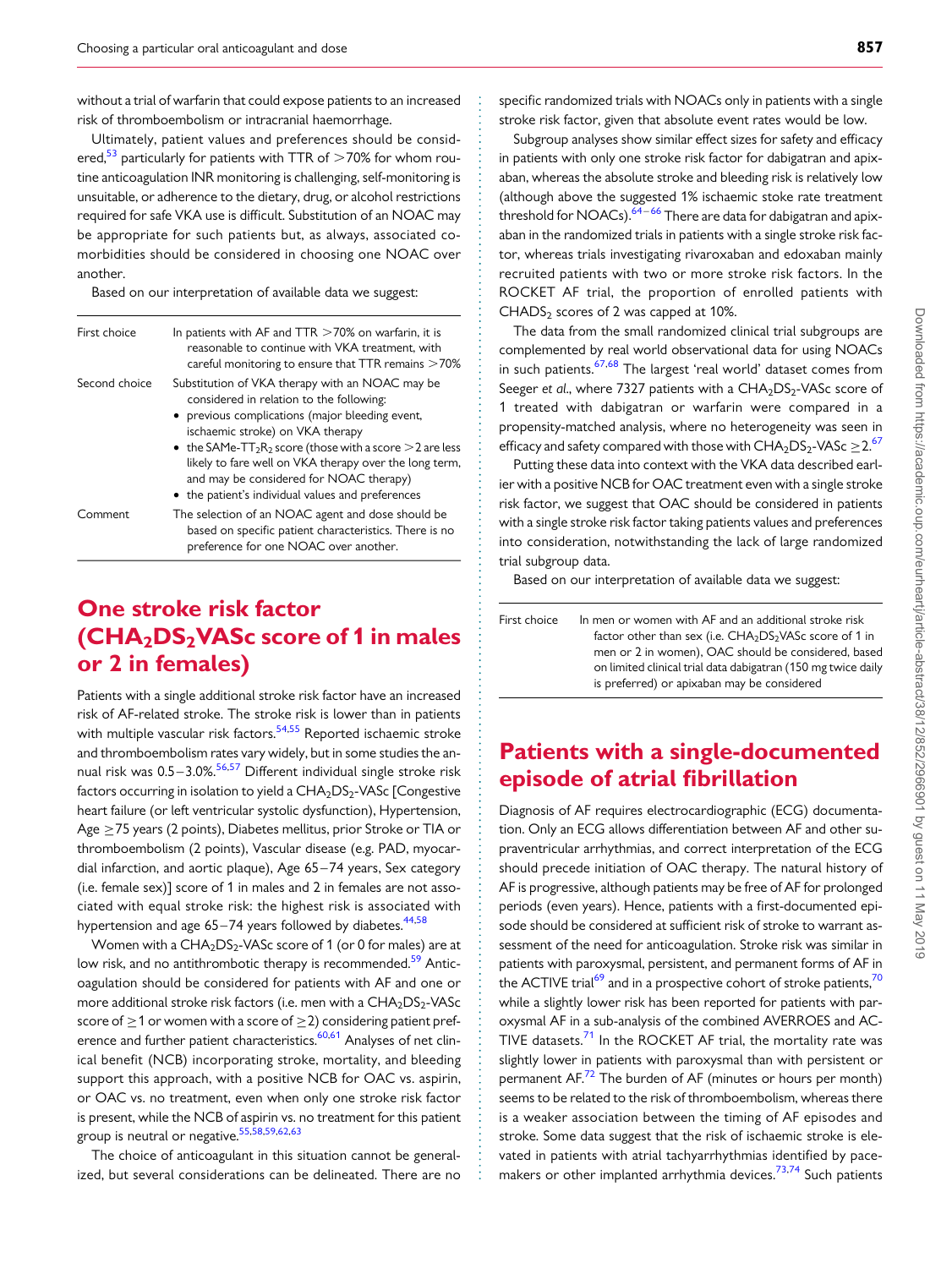often develop overt AF. Ongoing trials will determine whether OAC is justified in patients with device-detected atrial high-rate episodes.

In summary, patients with a single episode of AF should be anticoagulated following the same principles as patients with repeated episodes of AF. When the decision is not clear—e.g. in younger patients with a  $CHA<sub>2</sub>DS<sub>2</sub> VASc$  score of 1—or when the risk of bleeding is high, withholding therapy until AF recurs may be reasonable.

Based on our interpretation of available data we suggest:

Comment The choice of OAC is not influenced by the pattern of AF, frequency of AF, or number of AF episodes

#### Patients receiving rhythm- and rate-control therapy

The NOACs have fewer interactions than VKAs with food and other medications. The EHRA has published a practical guide list-ing these interactions.<sup>[9](#page-7-0)</sup> Digitalis and  $\beta$ -blockers do not have known interactions with the NOACs. Diltiazem, verapamil, amiodarone, dronedarone, and quinidine interact with the absorption of NOACs in the gastrointestinal tract. These interactions, mediated by the P-glycoprotein system, can increase blood levels by 10 – 100%.

Amiodarone increases blood levels of NOACs only slightly, and there is generally no need to modify NOAC dose during concomitant amiodarone treatment except in patients with renal impairment who are taking rivaroxaban. Patients treated with amiodarone at the time of randomization in the ENGAGE-AF trial had significantly fewer ischaemic events on edoxaban vs. warfarin than did those who were not on amiodarone.<sup>[75](#page-9-0)</sup> Dronedarone increases NOAC levels through interactions with P-glycoprotein and cytochrome P450-3A4, and should not be used in patients taking dabigatran. Indirect data suggest that the lower dose of rivaroxaban (15 mg daily) can be used safely in patients treated with dronedarone. The ENGAGE AF protocol recommended reducing the dose of edoxaban to 30 mg daily during concurrent dronedarone therapy.

Diltiazem has a minor effect on NOAC levels and can be combined without dose reduction except in patients with kidney disease who are taking rivaroxaban. Verapamil decreases the NOAC dose requirement mainly through P-glycoprotein interaction, although it is also a weak inhibitor of cytochrome P450-3A4.

Based on our interpretation of available data we suggest:

| Choice and dose<br>of NOAC | The dose of dabigatran or edoxaban should be reduced<br>in patients taking verapamil |
|----------------------------|--------------------------------------------------------------------------------------|
|                            | No dose reduction is needed in patients taking<br>rivaroxaban with verapamil         |
|                            | Apixaban does not interact with amiodarone or<br>verapamil                           |
|                            | Dabigatran is contraindicated in combination with<br>dronaderone                     |
|                            | Edoxaban 30 mg should be used in patients on<br>dronedrone                           |

#### Limitations and caveats

The suggestions presented in this two-part expert consensus paper were developed by experienced clinicians and investigators based on present and evolving data. Some suggestions been made in the absence of data by consensus or majority decision of the group of authors. Although we comprehensively reviewed and summarized the literature, our search was not systematic or exhaustive and new data are emerging rapidly. Readers should remain alert to evolving evidence. We have not graded the quality of evidence objectively or systematically, and the strength of suggestions is variable and in some cases limited. Readers should also be aware that this consensus statement was developed by individuals who were engaged in the development and clinical evaluation of the NOACs in clinical trials, and that data collected from broad clinical practice are still limited. Finally, in developing advice for the management of patients with specific comorbidities, it is not possible to capture the unique characteristics of individuals and their concomitant therapy, which require case-by-case assessment by physicians and other prescribers, with comprehensive knowledge of the patient's likelihood of tolerating one therapy over another and the patient's expressed values and preferences.

#### Authors' contributions

Conceived and designed the research: all authors contributed to the review. Drafted the manuscript: each author drafted one section of the manuscript. G.B. and J.L.H, performed the final editing. Made critical revision of the manuscript for key intellectual content: all authors.

#### Acknowledgements

We acknowledge the editorial support of Rebecca Craven.

Conflict of interest: Dr Aisenberg has received honoraria for speaking or participating on advisory boards for Boehringer Ingelheim, Pfizer, and Portola. Dr Ansell has received honoraria or consulting fees from Boehringer Ingelheim, Bristol-Myers Squibb, Pfizer, Daiichi-Sankyo, Janssen, Instrumentation Laboratories, Roche Diagnostics, Alere Home Monitoring, and Perosphere. Dr Ansell has equity interest in Perosphere. Dr Atar received fees, honoraria from Boehringer Ingelheim, Bayer, BMS/Pfizer, Daiichi-Sankyo, Medtronic, Nycomed-Takeda, Cardiome, and AstraZeneca. Dr Breithardt reports honoraria from Bayer HealthCare and Bristol-Myers Squibb and Pfizer, and consulting and advisory board fees from Bayer HealthCare, Bristol-Myers Squibb and Pfizer, and Sanofi –Aventis. Dr Diener received honoraria for participation in clinical trials, contribution to advisory boards or oral presentations from: Abbott, Allergan, AstraZeneca, Bayer Vital, BMS, Boehringer Ingelheim, CoAxia, Corimmun, Covidien, Daiichi-Sankyo, D-Pharm, Fresenius, GlaxoSmithKline, Janssen-Cilag, Johnson & Johnson, Knoll, Lilly, MSD, Medtronic, MindFrame, Neurobiological Technologies, Novartis, Novo-Nordisk, Paion, Parke-Davis, Pfizer, Sanofi-Aventis, Schering-Plough, Servier, Solvay, St. Jude, Syngis, Talecris, Thrombogenics, WebMD Global, Wyeth, and Yamanouchi. Financial support for research projects was provided by AstraZeneca, GSK, Boehringer Ingelheim, Lundbeck, Novartis, Janssen-Cilag,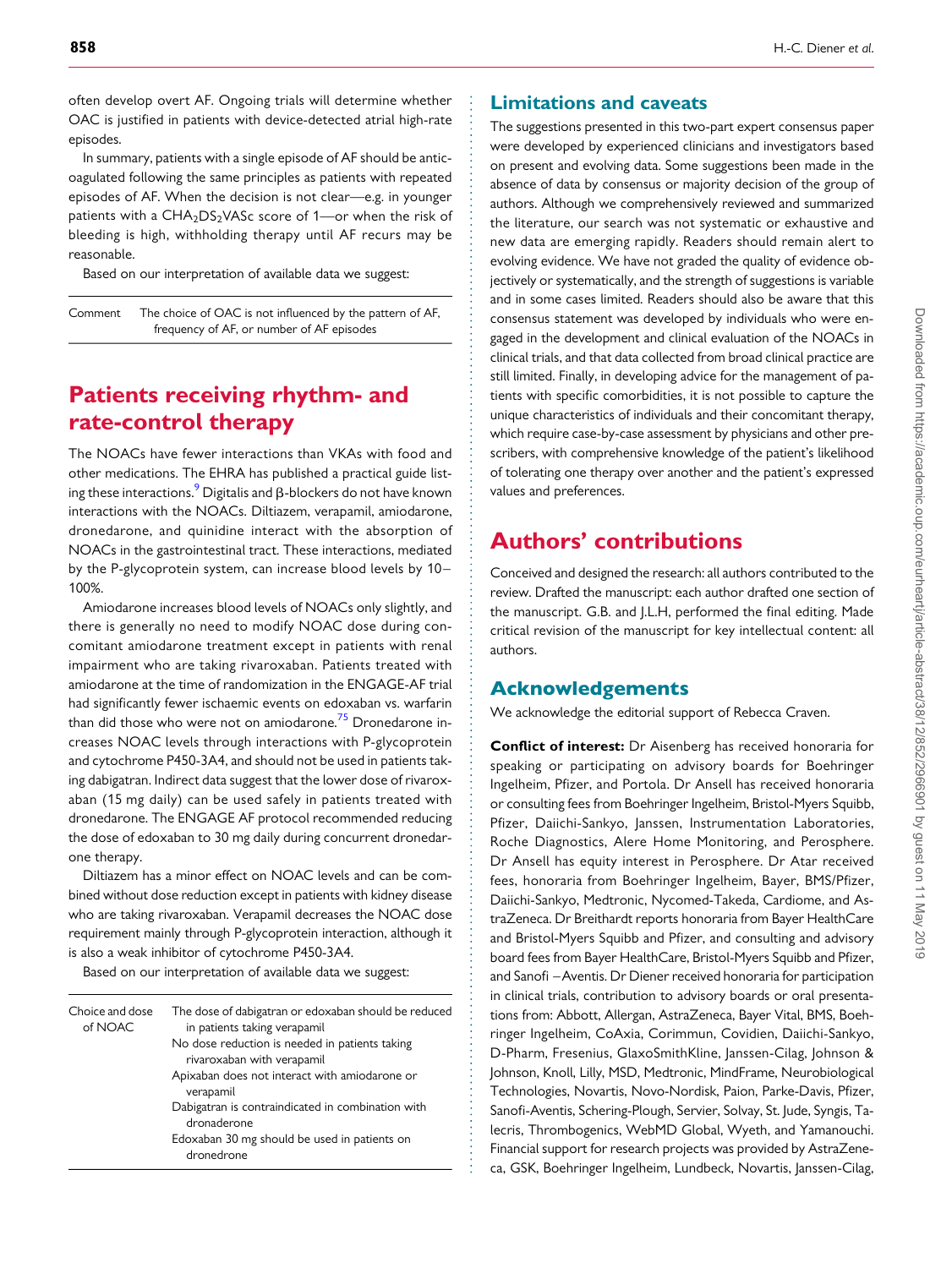<span id="page-7-0"></span>Sanofi-Aventis, Syngis, and Talecris. The Department of Neurology at the University Duisburg-Essen received research grants from the German Research Council (DFG), German Ministry of Education and Research (BMBF), European Union, NIH, Bertelsmann Foundation, and Heinz-Nixdorf Foundation. HCD has no ownership interest and does not own stocks of any pharmaceutical company. Dr Eikelboom has received honoraria and/or research grants from AstraZeneca, Boehringer Ingelheim, Bayer, Bristol-Myers Squibb, Daiichi-Sankyo, GlaxoSmithKline, Janssen, and Sanofi-Aventis. Dr Ezekowitz has served as a consultant for Boehringer Ingelheim, Pfizer, Bristol-Myers Squibb, Daiichi-Sankyo, Merck, J & J, Bayer, and Medtronic. Dr Granger received grant funding and reports consulting from BMS, Pfizer, Daiichi-Sankyo, BI, Bayer, and Janssen. Dr Halperin reports consulting fees from Bayer HealthCare AG, Boehringer Ingelheim, Daiichi-Sankyo, Johnson & Johnson, Ortho-McNeil-Janssen Pharmaceuticals, Pfizer, Sanofi-Aventis, AstraZeneca, Biotronik, Boston Scientific, Janssen, and Medtronic. Dr Hohnloser has received consulting fees from Bayer, BMS, Sanofi-Aventis, St Jude Medical, Boehringer Ingelheim, Cardiome, and Medtronic Vascular; and lecture fees from Sanofi-Aventis, Bristol-Myers Squibb, Pfizer, Boehringer Ingelheim, and St Jude Medical. Dr Hylek served on advisory boards for Bayer, Boehringer Ingelheim, Bristol-Myers Squibb, Daiichi-Sankyo, Janssen, Medtronic, Pfizer, received honoraria for conference lecture from Bayer, Boehringer Ingelheim, and Pfizer. Dr Kirchhof reports consulting fees and honoraria from 3M Medica, MEDA Pharma, AstraZeneca, Bayer Healthcare, Boehringer Ingelheim, Daiichi-Sankyo, Medtronic, Merck, MSD, Otsuka Pharma, Pfizer/BMS, Sanofi, Servier, Siemens, and TAKEDA; research grants from 3M Medica/MEDA Pharma, Cardiovascular Therapeutics, Medtronic, OMRON, Sanofi, St. Jude Medical, German Federal Ministry for Education and Research, Fondation Leducq, German Research Foundation, and the European Union; travel support received from the European Society of Cardiology, the European Heart Rhythm Association, and from the German Atrial Fibrillation Competence NETwork. Dr Lane has received investigator-initiated educational grants from Bayer Healthcare, Boehringer Ingelheim and Bristol-Myers Squibb. She has also been on the speaker bureau for Boehringer Ingelheim, Bayer, Bristol-Myers Squibb/Pfizer and is a Steering Committee member for a Phase IV trial sponsored by Bristol-Myers Squibb. Dr Lip (i) Guideline membership/reviewing: ESC Guidelines on Atrial Fibrillation, 2010 and Focused Update, 2012; ESC Guidelines on Heart Failure, 2012; American College of Chest Physicians Antithrombotic Therapy Guidelines for Atrial Fibrillation, 2012; NICE Guidelines on Atrial Fibrillation, 2006 and 2014; NICE Quality Standards on Atrial Fibrillation 2015; ESC Cardio-oncology Task Force, 2015; ESC Working Group on Thrombosis position documents (2011-). Chairman, Scientific Documents Committee, European Heart Rhythm Association (EHRA). Reviewer for various guidelines and position statements from ESC, EHRA, NICE, etc. (ii) Steering Committees/trials: Includes steering committees for various Phase II and III studies, Health Economics & Outcomes Research, etc. Investigator in various clinical trials in cardiovascular disease, including those on antithrombotic therapies in atrial fibrillation, acute coronary syndrome, lipids, etc. (iii) Consultant/Advisor/Speaker: Consultant for Bayer, Astellas, Merck, Sanofi, BMS/Pfizer, Biotronik, Medtronic, Portola, Boehringer Ingelheim, Microlife, and Daiichi-Sankyo.

Downloaded from https://academic.oup.com/eurheart/jarticle-abstract/38/12/852/2966901 by guest on 11 May 2019 Downloaded from https://academic.oup.com/eurheartj/article-abstract/38/12/852/2966901 by guest on 11 May 2019

Speaker for Bayer, BMS/Pfizer, Medtronic, Boehringer Ingelheim, Microlife, Roche, and Daiichi-Sankyo Dr Veltkamp has received consulting honoraria, research support, travel grants, and speakers' honoraria from Bayer HealthCare, Boehringer Ingelheim, BMS Pfizer, Daiichi-Sankyo, Roche Diagnostics, CSL Behring, St. Jude Medical, Medtronic, and Sanofi-Aventis. Dr Verheugt received honoraria for speaker fees and consultancy honoraria from Bayer Healthcare, Boehringer Ingelheim, BMS/Pfizer, and Daiichi-Sankyo.

#### **References**

- 1. Connolly SJ, Ezekowitz MD, Yusuf S, Eikelboom J, Oldgren J, Parekh A, Pogue J, Reilly PA, Themeles E, Varrone J, Wang S, Alings M, Xavier D, Zhu J, Diaz R, Lewis BS, Darius H, Diener HC, Joyner CD, Wallentin L. Dabigatran versus warfarin in patients with atrial fibrillation. N Engl J Med 2009;361:1139-1151.
- 2. Patel MR, Mahaffey KW, Garg J, Pan G, Singer DE, Hacke W, Breithardt G, Halperin JL, Hankey GJ, Piccini JP, Becker RC, Nessel CC, Paolini JF, Berkowitz SD, Fox KA, Califf RM, the ROCKET AF Steering Committee for the ROCKET AF Investigators. Rivaroxaban versus warfarin in nonvalvular atrial fibrillation. N Engl | Med 2011;365:883-891.
- 3. Granger CB, Alexander JH, McMurray JJ, Lopes RD, Hylek EM, Hanna M, Al-Khalidi HR, Ansell J, Atar D, Avezum A, Bahit MC, Diaz R, Easton JD, Ezekowitz JA, Flaker G, Garcia D, Geraldes M, Gersh BJ, Golitsyn S, Goto S, Hermosillo AG, Hohnloser SH, Horowitz J, Mohan P, Jansky P, Lewis BS, Lopez-Sendon JL, Pais P, Parkhomenko A, Verheugt FW, Zhu J, Wallentin L. Apixaban versus warfarin in patients with atrial fibrillation. N Engl J Med 2011;365: 981 –992.
- 4. Giugliano RP, Ruff CT, Braunwald E, Murphy SA, Wiviott SD, Halperin JL, Waldo AL, Ezekowitz MD, Weitz JI, Spinar J, Ruzyllo W, Ruda M, Koretsune Y, Betcher J, Shi M, Grip LT, Patel SP, Patel I, Hanyok JJ, Mercuri M, Antman EM, Edoxaban Versus Warfarin in Patients with Atrial Fibrillation. Edoxaban versus warfarin in patients with atrial fibrillation. N Engl J Med 2013;369:2093-2104.
- 5. Connolly SJ, Eikelboom J, Joyner C, Diener HC, Hart R, Golitsyn S, Flaker G, Avezum A, Hohnloser SH, Diaz R, Talajic M, Zhu J, Pais P, Budaj A, Parkhomenko A, Jansky P, Commerford P, Tan RS, Sim KH, Lewis BS, Van Mieghem W, Lip GY, Kim JH, Lanas-Zanetti F, Gonzalez-Hermosillo A, Dans AL, Munawar M, O'Donnell M, Lawrence J, Lewis G, Afzal R, Yusuf S. Apixaban in patients with atrial fibrillation. N Engl J Med 2011;364:806-817.
- 6. Albers G, Diener H-C, Frison L, Grind M, Nevinson M, Partridge S, Halperin J, Horrow J, Olsson S, Petersen P, Vahanian A, SPORTIF Executive Steering Committee for the SPORTIF V Investigators. Ximelagatran vs warfarin for stroke prevention in patients with nonvavular atrial fibrillation. JAMA 2005;293: 690 –698.
- 7. Executive Steering Committee on Behalf of the SPORTIF III Investiagtors. Stroke prevention with the oral direct thrombin inhibitor ximelagatran compared with warfarin in patients with non-valvular atrial fibrillation (SPORTIF III): randomised controlled trial. The Lancet 2003;362:1691 – 1698.
- 8. Lee WM, Larrey D, Olsson R, Lewis JH, Keisu M, Auclert L, Sheth S. Hepatic findings in long-term clinical trials of ximelagatran. Drug Safety 2005;28:351 –370.
- 9. Heidbuchel H, Verhamme P, Alings M, Antz M, Diener HC, Hacke W, Oldgren J, Sinnaeve P, Camm AJ, Kirchhof P, Advisors. Updated European Heart Rhythm Association Practical Guide on the use of non-vitamin K antagonist anticoagulants in patients with non-valvular atrial fibrillation. Europace 2015;17:1467-1507.
- 10. Dans AL, Connolly SJ, Wallentin L, Yang S, Nakamya J, Brueckmann M, Ezekowitz M, Oldgren J, Eikelboom JW, Reilly PA, Yusuf S. Concomitant use of antiplatelet therapy with dabigatran or warfarin in the randomized evaluation of longterm anticoagulation therapy (RE-LY) trial. Circulation 2013;127:634-640.
- 11. Lip GY, Windecker S, Huber K, Kirchhof P, Marin F, Ten Berg JM, Haeusler KG, Boriani G, Capodanno D, Gilard M, Zeymer U, Lane D, Document R, Storey RF, Bueno H, Collet JP, Fauchier L, Halvorsen S, Lettino M, Morais J, Mueller C, Potpara TS, Rasmussen LH, Rubboli A, Tamargo J, Valgimigli M, Zamorano JL. Management of antithrombotic therapy in atrial fibrillation patients presenting with acute coronary syndrome and/or undergoing percutaneous coronary or valve interventions: a joint consensus document of the European Society of Cardiology Working Group on Thrombosis, European Heart Rhythm Association (EHRA), European Association of Percutaneous Cardiovascular Interventions (EAPCI) and European Association of Acute Cardiac Care (ACCA) endorsed by the Heart Rhythm Society (HRS) and Asia-Pacific Heart Rhythm Society (APHRS). Eur Heart J 2014;35:3155 –3179.
- 12. Graham DJ, Reichman ME, Wernecke M, Zhang R, Southworth MR, Levenson M, Sheu TC, Mott K, Goulding MR, Houstoun M, MaCurdy TE, Worrall C, Kelman JA.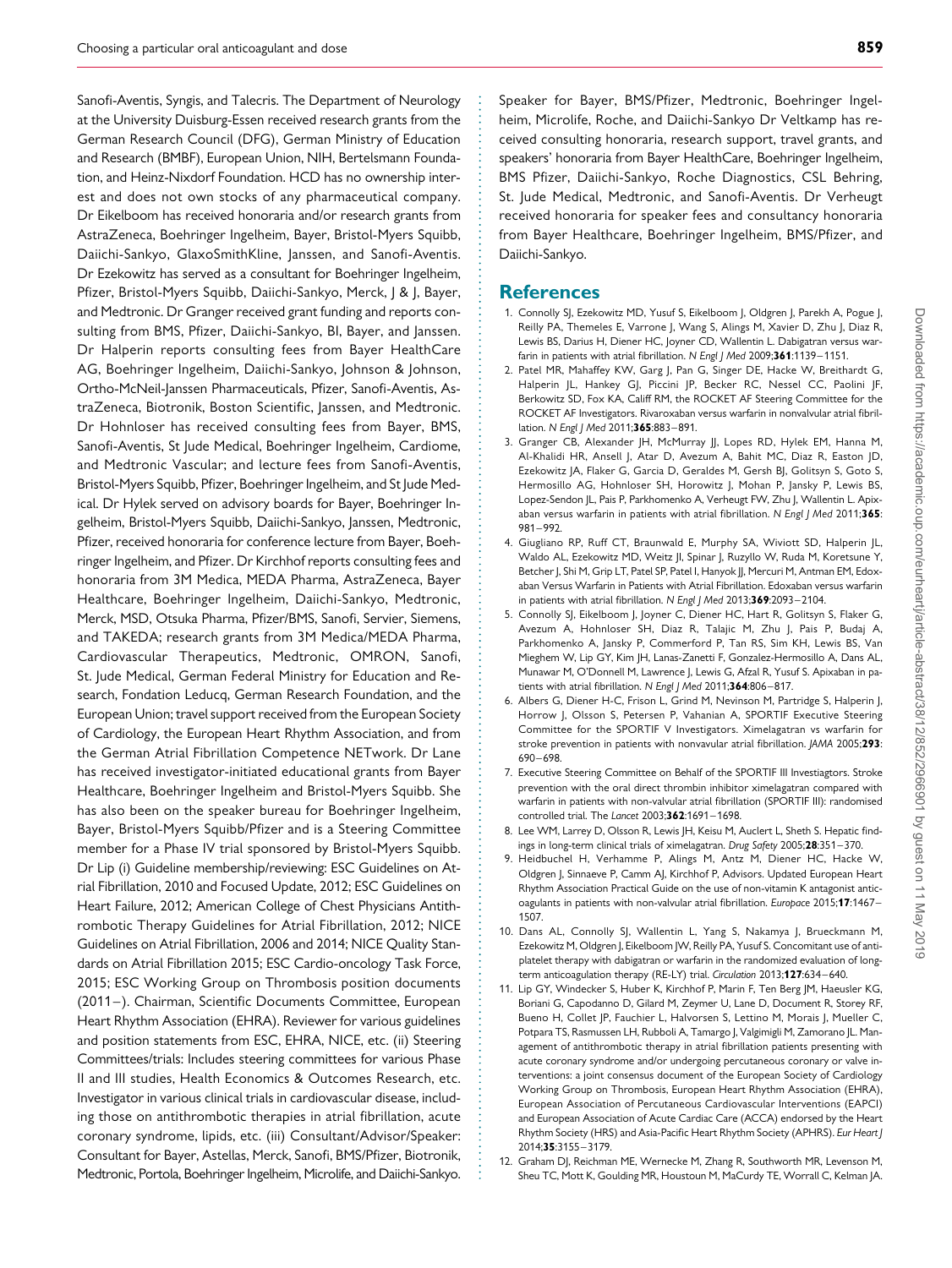<span id="page-8-0"></span>Cardiovascular, bleeding, and mortality risks in elderly medicare patients treated with dabigatran or warfarin for nonvalvular atrial fibrillation. Circulation 2015;131: 157 –164.

- 13. Jones WS, Hellkamp AS, Halperin J, Piccini JP, Breithardt G, Singer DE, Fox KA, Hankey GJ, Mahaffey KW, Califf RM, Patel MR. Efficacy and safety of rivaroxaban compared with warfarin in patients with peripheral artery disease and non-valvular atrial fibrillation: insights from ROCKET AF. Eur Heart | 2014;35:242-249.
- 14. Tangelder MJ, Nwachuku CE, Jaff M, Baumgartner I, Duggal A, Adams G, Ansel G, Grosso M, Mercuri M, Shi M, Minar E, Moll FL. A review of antithrombotic therapy and the rationale and design of the randomized edoxaban in patients with peripheral artery disease (ePAD) trial adding edoxaban or clopidogrel to aspirin after femoropopliteal endovascular intervention. J Endovasc Ther 2015;22:  $261 - 268$
- 15. Rubboli A, Faxon DP, Juhani Airaksinen KE, Schlitt A, Marin F, Bhatt DL, Lip GY. The optimal management of patients on oral anticoagulation undergoing coronary artery stenting. The 10th Anniversary Overview. Thromb Haemost 2014;112: 1080– 1087.
- 16. January CT, Wann LS, Alpert JS, Calkins H, Cigarroa JE, Cleveland JC Jr, Conti JB, Ellinor PT, Ezekowitz MD, Field ME, Murray KT, Sacco RL, Stevenson WG, Tchou PJ, Tracy CM, Yancy CW, Members AATF. 2014 AHA/ACC/HRS guideline for the management of patients with atrial fibrillation: executive summary: a report of the American College of Cardiology/American Heart Association Task Force on practice guidelines and the Heart Rhythm Society. Circulation 2014;130: 2071– 2104.
- 17. Gallagher MM, Hennessy BJ, Edvardsson N, Hart CM, Shannon MS, Obel OA, Al-Saady NM, Camm AJ. Embolic complications of direct current cardioversion of atrial arrhythmias: association with low intensity of anticoagulation at the time of cardioversion. J Am Coll Cardiol 2002;40:926-933.
- 18. Camm AJ, Kirchhof P, Lip GY, Schotten U, Savelieva I, Ernst S, Van Gelder IC, Al-Attar N, Hindricks G, Prendergast B, Heidbuchel H, Alfieri O, Angelini A, Atar D, Colonna P, De Caterina R, De Sutter J, Goette A, Gorenek B, Heldal M, Hohloser SH, Kolh P, Le Heuzey JY, Ponikowski P, Rutten FH. Guidelines for the management of atrial fibrillation: the Task Force for the Management of Atrial Fibrillation of the European Society of Cardiology (ESC). Eur Heart | 2010;31: 2369– 2429.
- 19. Bjerkelund CJ, Orning OM. The efficacy of anticoagulant therapy in preventing embolism related to D.C. electrical conversion of atrial fibrillation. Am J Cardiol 1969; 23:208 –216.
- 20. Nagarakanti R, Ezekowitz MD, Oldgren J, Yang S, Chernick M, Aikens TH, Flaker G, Brugada J, Kamensky G, Parekh A, Reilly PA, Yusuf S, Connolly SJ. Dabigatran versus warfarin in patients with atrial fibrillation: an analysis of patients undergoing cardioversion. Circulation 2011;123:131 –136.
- 21. Flaker G, Lopes RD, Al-Khatib SM, Hermosillo AG, Hohnloser SH, Tinga B, Zhu J, Mohan P, Garcia D, Bartunek J, Vinereanu D, Husted S, Harjola VP, Rosenqvist M, Alexander JH, Granger CB, ARISTOTLE Committees and Investigators. Efficacy and safety of apixaban in patients after cardioversion for atrial fibrillation: insights from the ARISTOTLE Trial (Apixaban for Reduction in Stroke and Other Thromboembolic Events in Atrial Fibrillation). J Am Coll Cardiol 2014;63: 1082– 1087.
- 22. Piccini JP, Stevens SR, Lokhnygina Y, Patel MR, Halperin JL, Singer DE, Hankey GJ, Hacke W, Becker RC, Nessel CC, Mahaffey KW, Fox KA, Califf RM, Breithardt G, ROCKET AF Steering Committee & Investigators. Outcomes after cardioversion and atrial fibrillation ablation in patients treated with rivaroxaban and warfarin in the ROCKET AF trial. J Am Coll Cardiol 2013;61:1998-2006.
- 23. Cappato R, Ezekowitz MD, Klein AL, Camm AJ, Ma CS, Le Heuzey JY, Talajic M, Scanavacca M, Vardas PE, Kirchhof P, Hemmrich M, Lanius V, Meng IL, Wildgoose P, van Eickels M, Hohnloser SH, on Behalf of the X-VeRT Investigators. Rivaroxaban vs. vitamin K antagonists for cardioversion in atrial fibrillation. Eur Heart 1 2014:35:3346-3355.
- 24. Cappato R, Calkins H, Chen SA, Davies W, Iesaka Y, Kalman J, Kim YH, Klein G, Natale A, Packer D, Skanes A, Ambrogi F, Biganzoli E. Updated worldwide survey on the methods, efficacy, and safety of catheter ablation for human atrial fibrillation. Circ Arrhythm Electrophysiol 2010;3:32-38.
- 25. Scherr D, Sharma K, Dalal D, Spragg D, Chilukuri K, Cheng A, Dong J, Henrikson CA, Nazarian S, Berger RD, Calkins H, Marine JE. Incidence and predictors of periprocedural cerebrovascular accident in patients undergoing catheter ablation of atrial fibrillation. J Cardiovasc Electrophysiol 2009;20: 1357 –1363.
- 26. Spragg DD, Dalal D, Cheema A, Scherr D, Chilukuri K, Cheng A, Henrikson CA, Marine JE, Berger RD, Dong J, Calkins H. Complications of catheter ablation for atrial fibrillation: incidence and predictors. J Cardiovasc Electrophysiol 2008;19: 627 –631.
- 27. Di Biase L, Burkhardt JD, Mohanty P, Sanchez J, Horton R, Gallinghouse GJ, Lakkireddy D, Verma A, Khaykin Y, Hongo R, Hao S, Beheiry S, Pelargonio G, Dello Russo A, Casella M, Santarelli P, Santangeli P, Wang P, Al-Ahmad A, Patel D,

Themistoclakis S, Bonso A, Rossillo A, Corrado A, Raviele A, Cummings JE, Schweikert RA, Lewis WR, Natale A. Periprocedural stroke and management of major bleeding complications in patients undergoing catheter ablation of atrial fibrillation: the impact of periprocedural therapeutic international normalized ratio. Circulation 2010;121:2550 –2556.

- 28. Santangeli P, Di Biase L, Horton R, Burkhardt JD, Sanchez J, Al-Ahmad A, Hongo R, Beheiry S, Bai R, Mohanty P, Lewis WR, Natale A. Ablation of atrial fibrillation under therapeutic warfarin reduces periprocedural complications: evidence from a meta-analysis. Circ Arrhythm Electrophysiol 2012;5:302-311.
- 29. Haeusler KG, Kirchhof P, Endres M. Left atrial catheter ablation and ischemic stroke. Stroke 2012;43:265 –270.
- 30. Knecht S, Oelschlager C, Duning T, Lohmann H, Albers J, Stehling C, Heindel W, Breithardt G, Berger K, Ringelstein EB, Kirchhof P, Wersching H. Atrial fibrillation in stroke-free patients is associated with memory impairment and hippocampal atrophy. Eur Heart | 2008;29:2125-2132.
- 31. Haines DE, Stewart MT, Barka ND, Kirchhof N, Lentz LR, Reinking NM, Urban JF, Halimi F, Deneke T, Kanal E. Microembolism and catheter ablation II: effects of cerebral microemboli injection in a canine model. Circ Arrhythm Electrophysiol  $2013.623 - 30$
- 32. Di Biase L, Burkhardt JD, Santangeli P, Mohanty P, Sanchez JE, Horton R, Gallinghouse GJ, Themistoclakis S, Rossillo A, Lakkireddy D, Reddy M, Hao S, Hongo R, Beheiry S, Zagrodzky J, Rong B, Mohanty S, Elayi CS, Forleo G, Pelargonio G, Narducci ML, Dello Russo A, Casella M, Fassini G, Tondo C, Schweikert RA, Natale A. Periprocedural stroke and bleeding complications in patients undergoing catheter ablation of atrial fibrillation with different anticoagulation management: results from the Role of Coumadin in Preventing Thromboembolism in Atrial Fibrillation (AF) Patients Undergoing Catheter Ablation (COMPARE) randomized trial. Circulation 2014;129:2638 – 2644.
- 33. Camm AJ, Lip GY, De Caterina R, Savelieva I, Atar D, Hohnloser SH, Hindricks G, Kirchhof P, ESC Committee for Practice Guidelines (CPG). 2012 focused update of the ESC Guidelines for the management of atrial fibrillation: an update of the 2010 ESC Guidelines for the management of atrial fibrillation – developed with the special contribution of the European Heart Rhythm Association. Europace 2012;14: 1385 –1413.
- 34. Ruff CT, Giugliano RP, Braunwald E, Hoffman EB, Deenadayalu N, Ezekowitz MD, Camm AJ, Weitz JI, Lewis BS, Parkhomenko A, Yamashita T, Antman EM. Comparison of the efficacy and safety of new oral anticoagulants with warfarin in patients with atrial fibrillation: a meta-analysis of randomised trials. Lancet 2014;383: 955 –962.
- 35. Nagao T, Inden Y, Shimano M, Fujita M, Yanagisawa S, Kato H, Ishikawa S, Miyoshi A, Okumura S, Ohguchi S, Yamamoto T, Yoshida N, Hirai M, Murohara T. Feasibility and safety of uninterrupted dabigatran therapy in patients undergoing ablation for atrial fibrillation. Intern Med 2015;54:1167-1173.
- 36. Hohnloser SH, Camm AJ. Safety and efficacy of dabigatran etexilate during catheter ablation of atrial fibrillation: a meta-analysis of the literature. Europace 2013;15: 1407 –1411.
- 37. Eitel C, Koch J, Sommer P, John S, Kircher S, Bollmann A, Arya A, Piorkowski C, Hindricks G. Novel oral anticoagulants in a real-world cohort of patients undergoing catheter ablation of atrial fibrillation. Europace 2013;15:1587-1593.
- 38. Lakkireddy D, Reddy YM, Di Biase L, Vallakati A, Mansour MC, Santangeli P, Gangireddy S, Swarup V, Chalhoub F, Atkins D, Bommana S, Verma A, Sanchez JE, Burkhardt JD, Barrett CD, Baheiry S, Ruskin J, Reddy V, Natale A. Feasibility and safety of uninterrupted rivaroxaban for periprocedural anticoagulation in patients undergoing radiofrequency ablation for atrial fibrillation: results from a multicenter prospective registry. J Am Coll Cardiol 2014;63:982-988
- 39. Di Biase L, Lakkireddy D, Trivedi C, Deneke T, Martinek M, Mohanty S, Mohanty P, Prakash S, Bai R, Reddy M, Gianni C, Horton R, Bailey S, Sigmund E, Derndorfer M, Schade A, Mueller P, Szoelloes A, Sanchez J, Al-Ahmad A, Hranitzky P, Gallinghouse GJ, Hongo RH, Beheiry S, Purerfellner H, Burkhardt JD, Natale A. Feasibility and safety of uninterrupted periprocedural apixaban administration in patients undergoing radiofrequency catheter ablation for atrial fibrillation: results from a multicenter study. Heart Rhythm 2015;12:1162-1168.
- 40. Nagao T, Inden Y, Shimano M, Fujita M, Yanagisawa S, Kato H, Ishikawa S, Miyoshi A, Okumura S, Ohguchi S, Yamamoto T, Yoshida N, Hirai M, Murohara T. Efficacy and safety of apixaban in the patients undergoing the ablation of atrial fibrillation. Pacing Clin Electrophysiol 2015;38:155-163.
- 41. Kaess BM, Ammar S, Reents T, Dillier R, Lennerz C, Semmler V, Grebmer C, Bourier F, Buiatti A, Kolb C, Deisenhofer I, Hessling G. Comparison of safety of left atrial catheter ablation procedures for atrial arrhythmias under continuous anticoagulation with apixaban versus phenprocoumon. Am J Cardiol 2015;115:  $47 - 51$
- 42. Cappato R, Marchlinski FE, Hohnloser SH, Naccarelli GV, Xiang J, Wilber DJ, Ma CS, Hess S, Wells DS, Juang G, Vijgen J, Hugl BJ, Balasubramaniam R, De Chillou C, Davies DW, Fields LE, Natale A, on Behalf of the VENTURE-AF